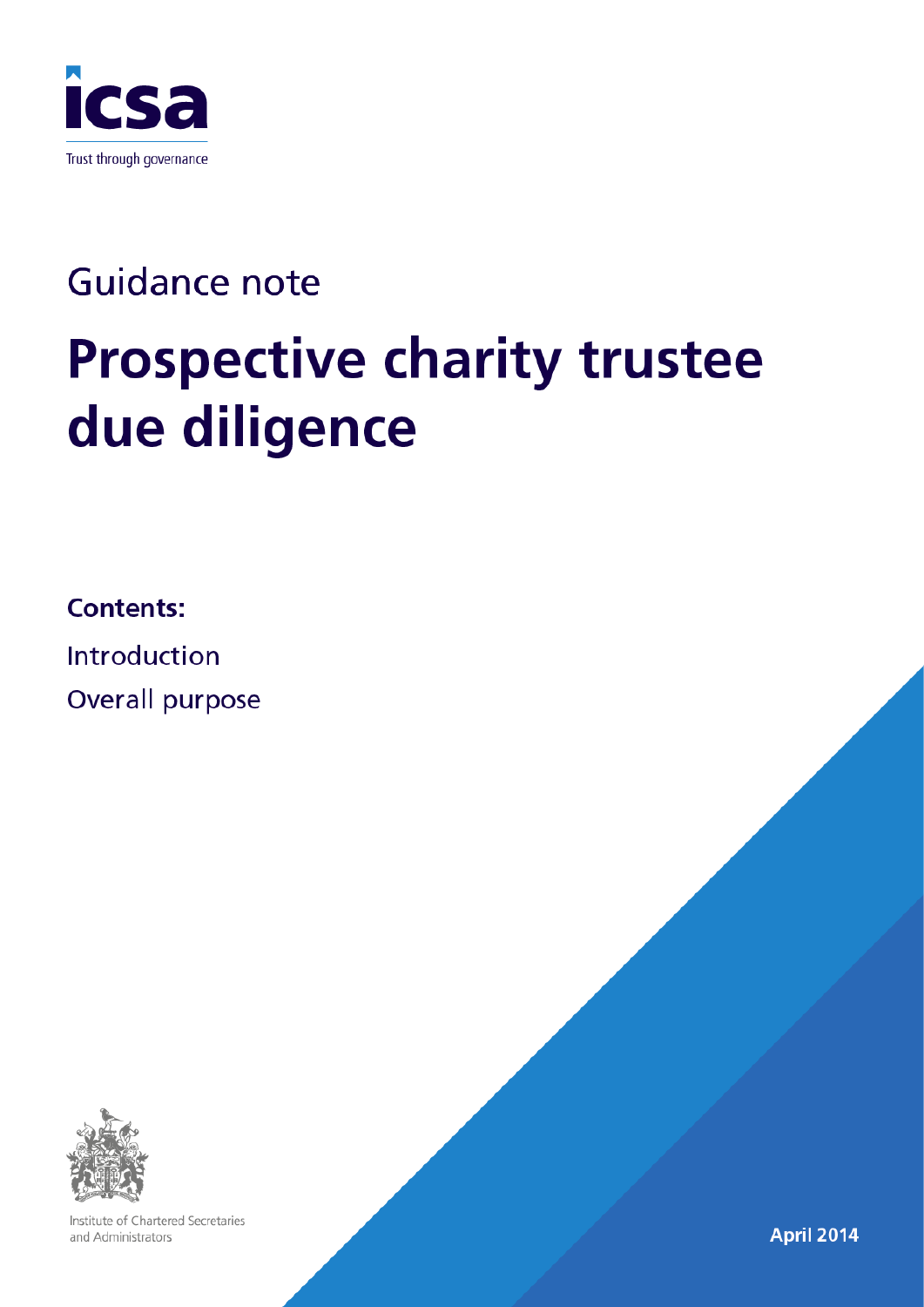## **Overall purpose**

#### **Benefits of being a trustee**

Whilst the role of trustee is a serious duty, there are various positive aspects to the role that can help an individual on a personal and professional basis:

- the knowledge that you are contributing to a worthwhile cause
- building self-confidence and experience of committee work
- acquiring new skills personal and professional through training and information and sharing
- the enjoyment to be had from working with a group of individuals from different backgrounds who share a similar passion for a particular cause.

The role of charity trustee is one that can offer considerable satisfaction, challenges and experiences, but it should not be forgotten that the position can be quite onerous and require a significant time commitment.

Before applying for a trustee position, potential trustees should undertake some research into the work a prospective charity performs and its governance arrangements. This will provide assurance that there is a match between the charity and the skills and interests of the prospective trustee.

This guidance note covers registered charities in England and Wales. Whilst principles of good governance transcends national borders, it is important to bear in mind the specific differences in charity legislation for those charities operating in Scotland, Northern Ireland, and elsewhere.

If you have any feedback on the content of these resources, or additional questions that you'd like to discuss, please contact the ICSA information centre: **020 7612 7035** | **informationcentre@icsa.org.uk**

#### © ICSA, 2014

The information given in this guidance note is provided in good faith with the intention of furthering the understanding of the subject matter. While we believe the information to be accurate at the time of publication, ICSA and its staff cannot, however, accept any liability for any loss or damage occasioned by any person or organisation acting or refraining from action as a result of any views expressed therein. If the reader has any specific doubts or concerns about the subject matter they are advised to seek legal advice based on the circumstances of their own situation.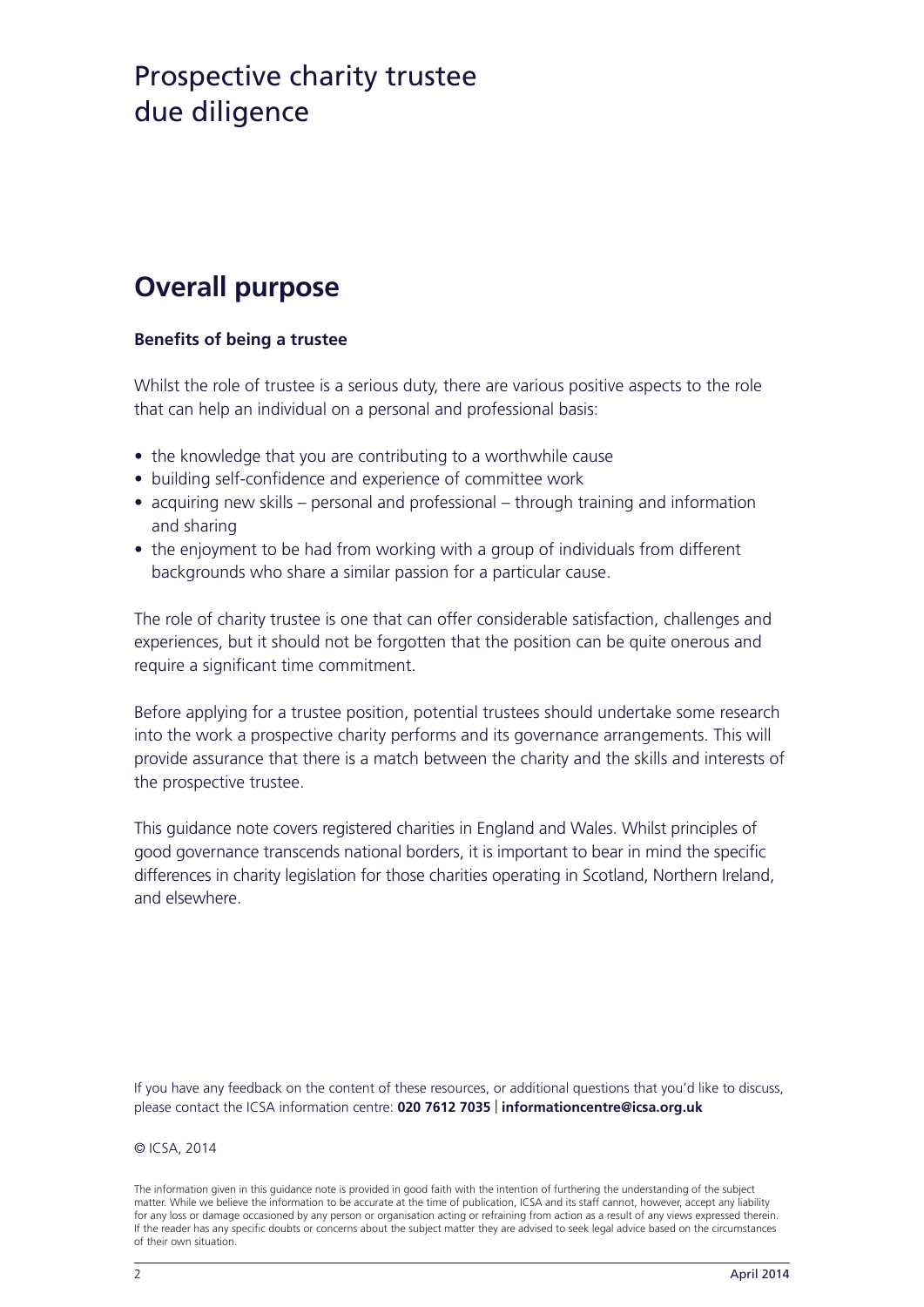This guidance note has been drafted to reflect the findings of the Charity Commission and ICSA's review project into the governance arrangements in newly registered charities.<sup>1</sup> The information in this document expands upon, and consolidates, the principles <sup>2</sup> highlighted in *Good governance: A code for the voluntary and community sector*.

For the purpose of this guidance note, it is assumed that the charity employs staff including a charity secretary, or other governance and compliance professional, who is not the chief executive officer $3$ 

#### **Why undertake due diligence?**

Before accepting an appointment, prospective trustees should undertake their own thorough examination of the charity to satisfy themselves that it is an organisation in which they can have confidence and in which they will be well suited to working. By making the right enquiries, a prospective trustee can reduce the risk of unwelcome surprises and increase the likelihood of success in their role.

Depending on the format of the charity, a trustee could find themselves potentially liable for a range of risks. $4$  It is therefore advisable for a potential trustee to have as many facts at hand to help decide whether this is the right position, with the right charity.

#### **How to undertake due diligence?**

The prospective trustee should read the charity's latest annual report and look at the website to see how the charity articulates its position on fulfilling its charitable objects in the sector within it operates. The prospective trustee should pay attention to:

- its governance arrangements
- diversity of income streams
- recent performance, including impact, strategy, risks and uncertainties, sustainability and financial performance.

Please see the ICSA website

<sup>2</sup> This can be downloaded from http://www.governancecode.org/

<sup>3</sup> Further details on the role of the charity secretary can be found in an ICSA guidance note of the same title.

<sup>4</sup> See ICSA's guidance note on trustee liabilities for further information.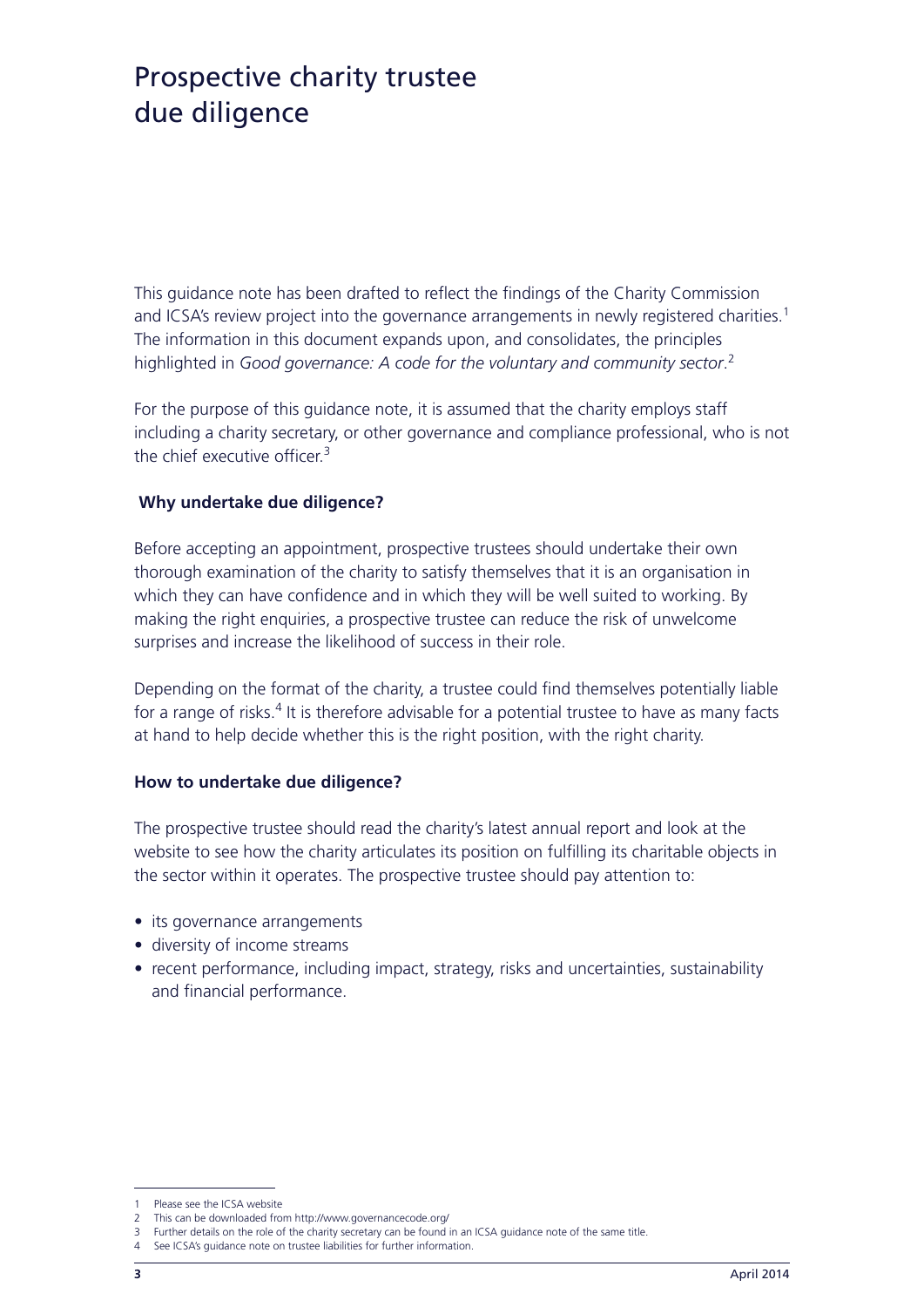The prospective trustee should also look at the charity's entry on the Charity Commission's website to review regulatory compliance.<sup>5</sup> Other sources of information a prospective trustee may wish to review include:

- any reports produced by the charity other than the annual report, such as an impact report or annual review
- marketing material
- press coverage

It should be noted that published material is unlikely to reveal wrongdoing; however a lack of transparency may be a reason to proceed with caution.

In addition to the information garnered from published documents and regulatory returns, the prospective trustee may have a number of questions they would like answered to help them with their decision.

Before accepting a role, a prospective trustee may have pre-appointment meetings with the chairman, chief executive, charity secretary and possibly existing trustees. It may be beneficial to meet these people in pairs, or in small groups (rather than solely relying on one-to-one meetings) as this can give an indication of the dynamics between trustees. It may be useful to observe a board or committee meeting.

If the individual is joining with the intention of taking on the role of chairman of the charity or chair of the audit committee, $6$  meetings should be set up with the auditors or independent examiner and other professional advisers.

The prospective trustee should check scheduled trustee meeting dates for the year ahead at an early stage in the due diligence process to ensure he/she will be able to attend most, if not all, of the planned meetings in the first year.

The prospective trustee should be aware that the charity will be unable to disclose certain confidential or sensitive information prior to the formal appointment.

 $\overline{5}$ For charities registered in other jurisdictions, see the website of the relevant regulator. For charitable companies limited by guarantee, see Companies House website. Where the charity has one.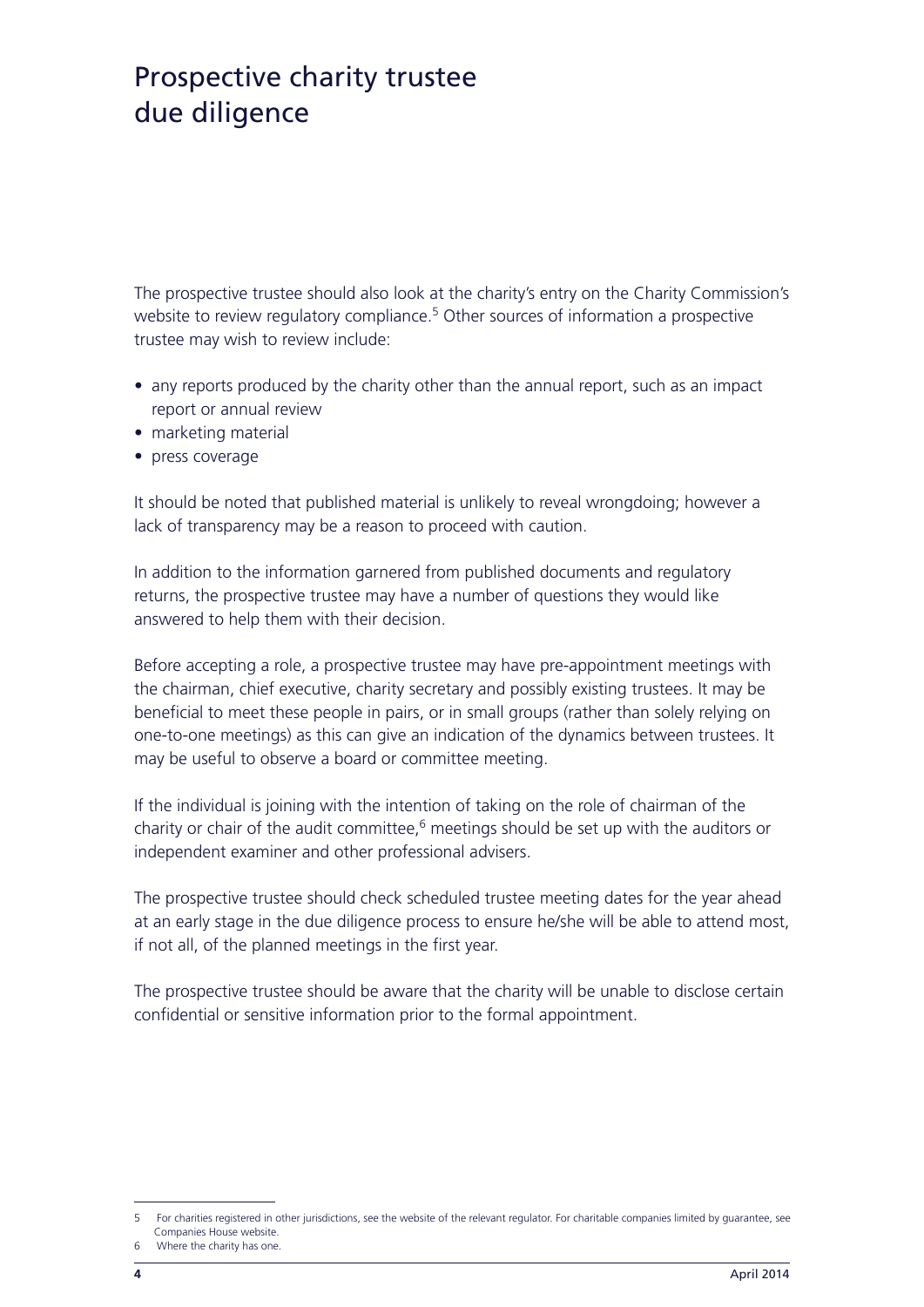#### **Due diligence questions**

The list below is not exhaustive, but is intended to be a helpful basis for the preappointment due diligence process. The answers to some of the questions can be found by reviewing the documents listed in this guidance note. Where answers cannot be found, or should supplementary questions develop, the charity should be approached for the answers, possibly at the one-to-one meetings with key individuals within the charity.

#### The charity

- what are the exact nature and extent of the charity's activities?
- what is the charity's current financial position and what has its financial track record been over the last three years?
- what is the charity's strategy?
- what are the charity's mission, vision, values and culture as set by the board?
- who are the charity's stakeholders?
- what is the charity's unique position within its area of operation and how does that differ from other charities working in the same or a similar field?
- what are the key issues being faced by the board of trustees at the moment?

#### Governance

- how well does the charity articulate its position on governance in the annual report?
- what governance challenges has the charity dealt with in the last two years?
- does the charity secretary have a reporting line into the chairman on board governance matters?
- does the chairman report personally on governance, and about the role and effectiveness of the board?
- is the charity embracing or developing best practice that is proportionate to the organisation?
- do the charity's governance arrangements reflect the principles set out in *Good governance: A code for the voluntary and community sector?*
- is succession at both management and board levels covered, and in what kind of detail?
- are you satisfied that the internal regulation of the charity is sound and that you can operate effectively within its stated corporate governance framework?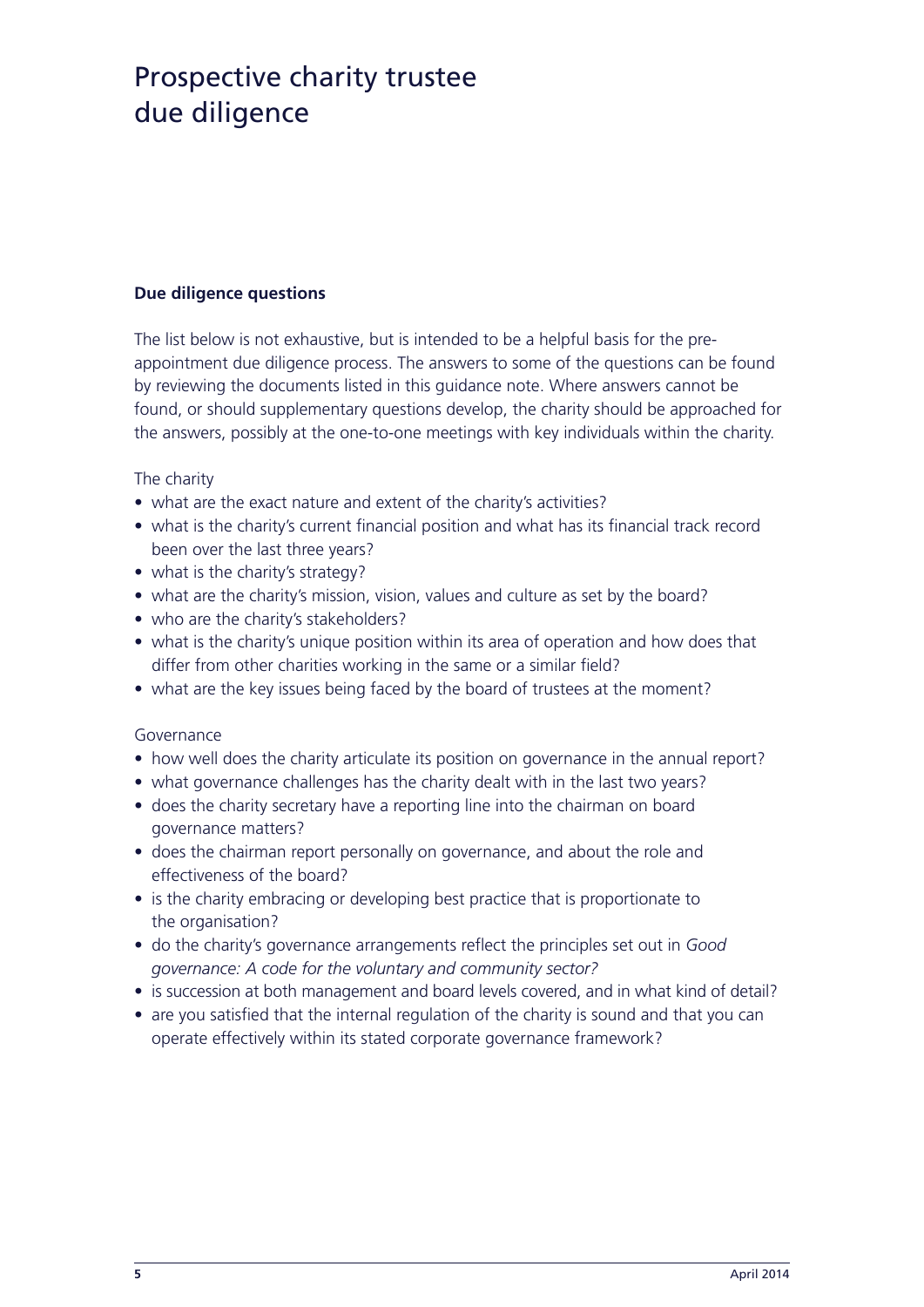Trustee composition

- who are the current trustees, what is their background and record and how long have they served on the board?
- is the board composition suitably diverse to stimulate independent challenge and thought?
- are there interest groups with a common agenda on the board, and what is their impact?
- are you being brought on to the trustee board to bolster an existing group, or to bring something new? If the latter, what is being expected of you and can you deliver it?
- is there a range of skills on the board and are those skills, experience and aptitudes aligned with the charity's strategic direction, or does the strategy represent new territory for all the board members?
- is the board composition keeping pace with the speed of change at the charity? Does it meet the needs of the organisation?
- what actions are available to the board to acquire the skills they need if they are not represented on the trustee board?

Boardroom behaviours

- what are the dynamics of the relationships between chairman and the chief executive, the chief executive and trustees, and within the trustee board?
- how is the leadership of the chairman perceived?
- does the chairman set clear expectations concerning the charity's culture, values and behaviours, and the style and tone of board discussions?
- is constructive challenge from the trustees welcomed?
- does the chairman allow adequate time for debate?
- does the board have a high level of visibility and lead by example?
- what is the level of communication among trustees between meetings?

#### Operational matters

- has adequate thought been given to the board's decision-making processes?
- do board papers provide high quality information, at a time far enough in advance of the meetings, to enable informed debate and high-quality decision-making?
- does the board agenda focus on the right things? Have you seen the schedule of matters reserved for the board's decision?
- are committee meetings structured so that there is sufficient time to allow a report to be submitted to the board meeting and is adequate time allowed in board meetings to discuss committee matters?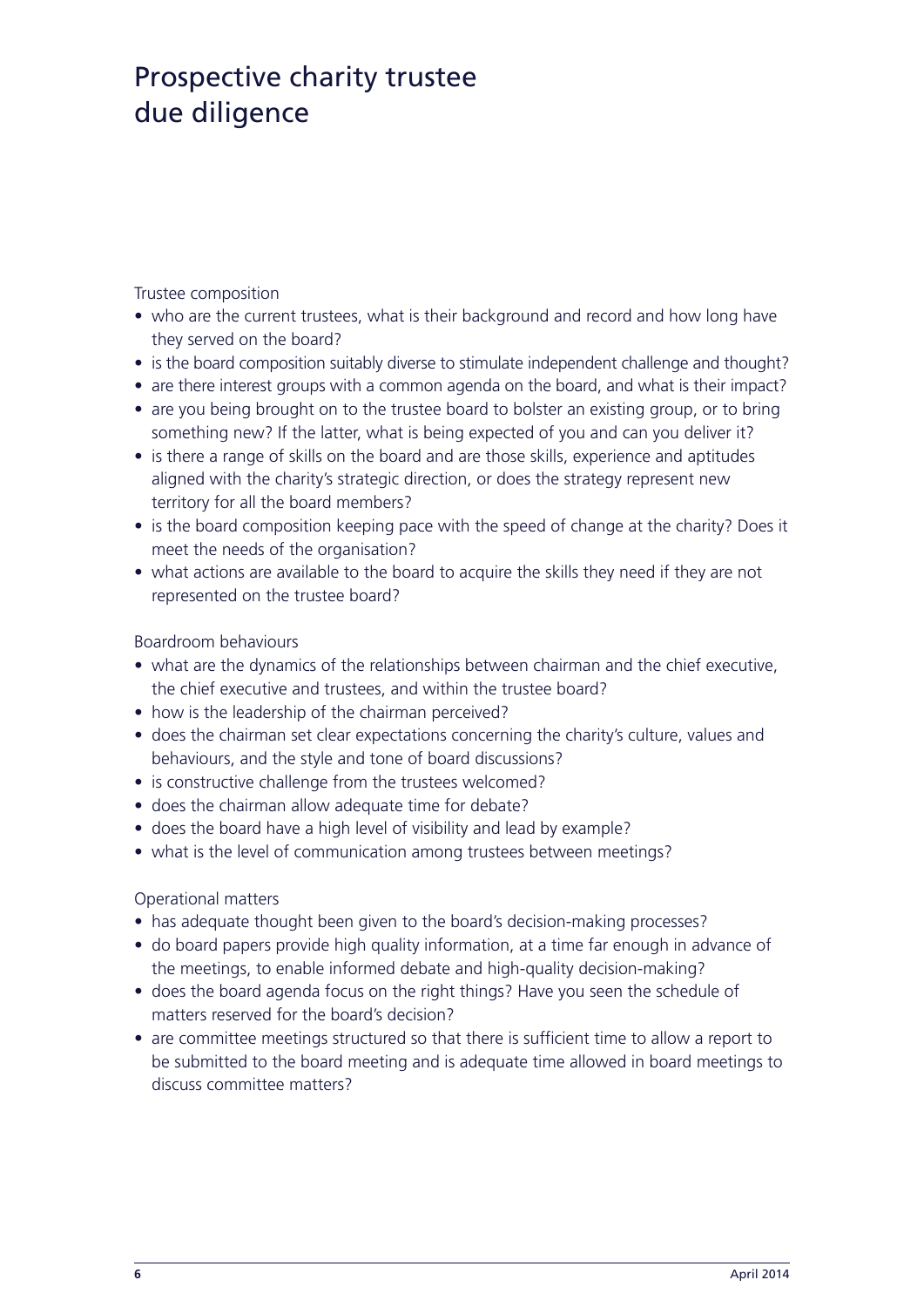- what is the attitude to site visits? How often does the board collectively or individually visit key locations?
- how is the strategy away-day handled? What matters have been covered on previous away-days?
- what is the practice in a typical board meeting week? Are there meals before or after the meetings enabling the trustees to get to know each other better, meet senior managers and discuss wider issues in a less formal and time-constrained environment?
- how frequently, where and at what time of day are board and committee meetings held? Could you commit to making meetings already scheduled?

Board evaluation

- are there rigorous evaluations of the effectiveness of the board, its committees and the individual trustees?
- in what format have evaluations taken place? Have external evaluations been undertaken?
- what are the key issues that came out of the last board evaluation?
- does the chairman act on the results of board, committee and individual trustee evaluations?
- are there areas for development on the board and what plans are there to tackle them?

Role of trustees

- is the charity clear and specific about the qualities, knowledge, skills, aptitudes and experience that it needs to complement the existing board? Will you be able to make a positive contribution?
- can the chairman explain why you are suited to the role?
- how long is the term of office? What procedures are in place to resign before then? Are there other ways the charity could remove trustees, if so, what are they?
- what is the time commitment required and can you make this commitment? Could you find the time to deal with emergency situations outside of the routine board and committee meetings?
- if the charity is not performing particularly well is there potential to turn it round and do you have the time, desire and capability to make a positive impact?
- does the charity offer a suitable trustee induction programme and adequate ongoing training/professional development? Is it clear from the charity how you will acquire an understanding of the main areas of charity activity, especially areas involving significant risk?
- is there adequate internal support for the trustees (typically from the charity secretary)?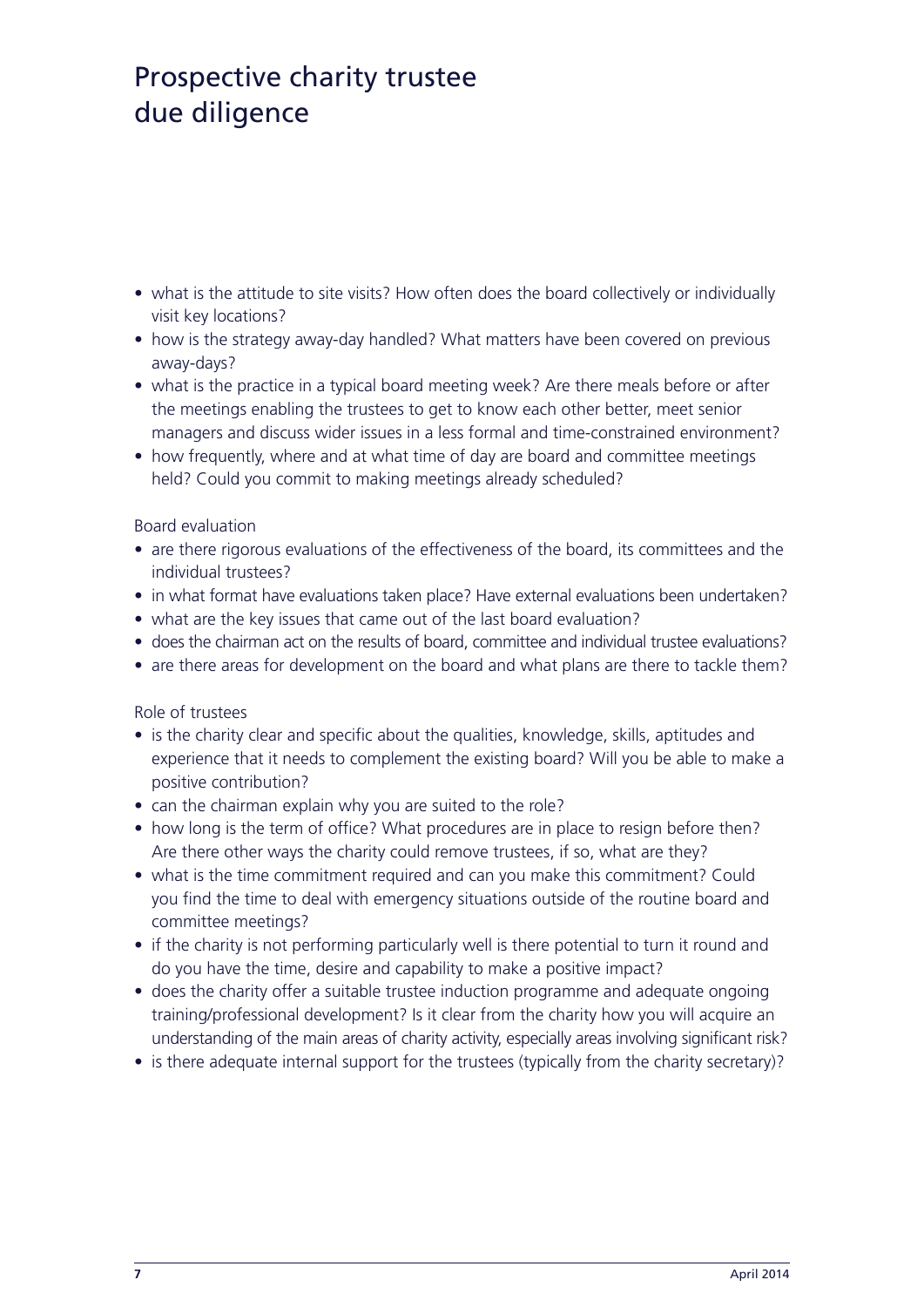- what are the internal protocols: does a new trustee channel everything through the chairman, chief executive or charity secretary?
- would accepting the trusteeship put you in a position of having a conflict of interest?
- is it a good career move? Will you grow in terms of experience and/or ability as a result of joining the board?

Stakeholder relations

- who are the charity's beneficiaries?
- has the charity identified all its stakeholders and put in place appropriate policies and procedures for engaging with each?
- what is the charity's attitude towards, and relationship with, its stakeholders?
- what questions were raised at the previous general meeting?
- how often does the chairman meet key stakeholders; what kind of questions do they ask?
- when do the trustees typically have the opportunity to meet with stakeholders?
- what are the most common themes within the complaints received by the charity and reviewed by the board?

Risk management

- what are the main risks the charity faces, and how are these risks managed?
- what is the risk appetite or tolerance of the charity in the achievement of its charitable and strategic objectives?
- are the risk assessments underpinned by proper analysis?
- does the charity have sound and effective systems of internal controls?
- is there anything about the nature and extent of the charity's activities that would cause you concern both in terms of risk and any personal ethical considerations?
- is any material litigation presently being undertaken or threatened, either by the charity or against it?
- what, if any, liability and indemnity insurance cover is available to trustees?